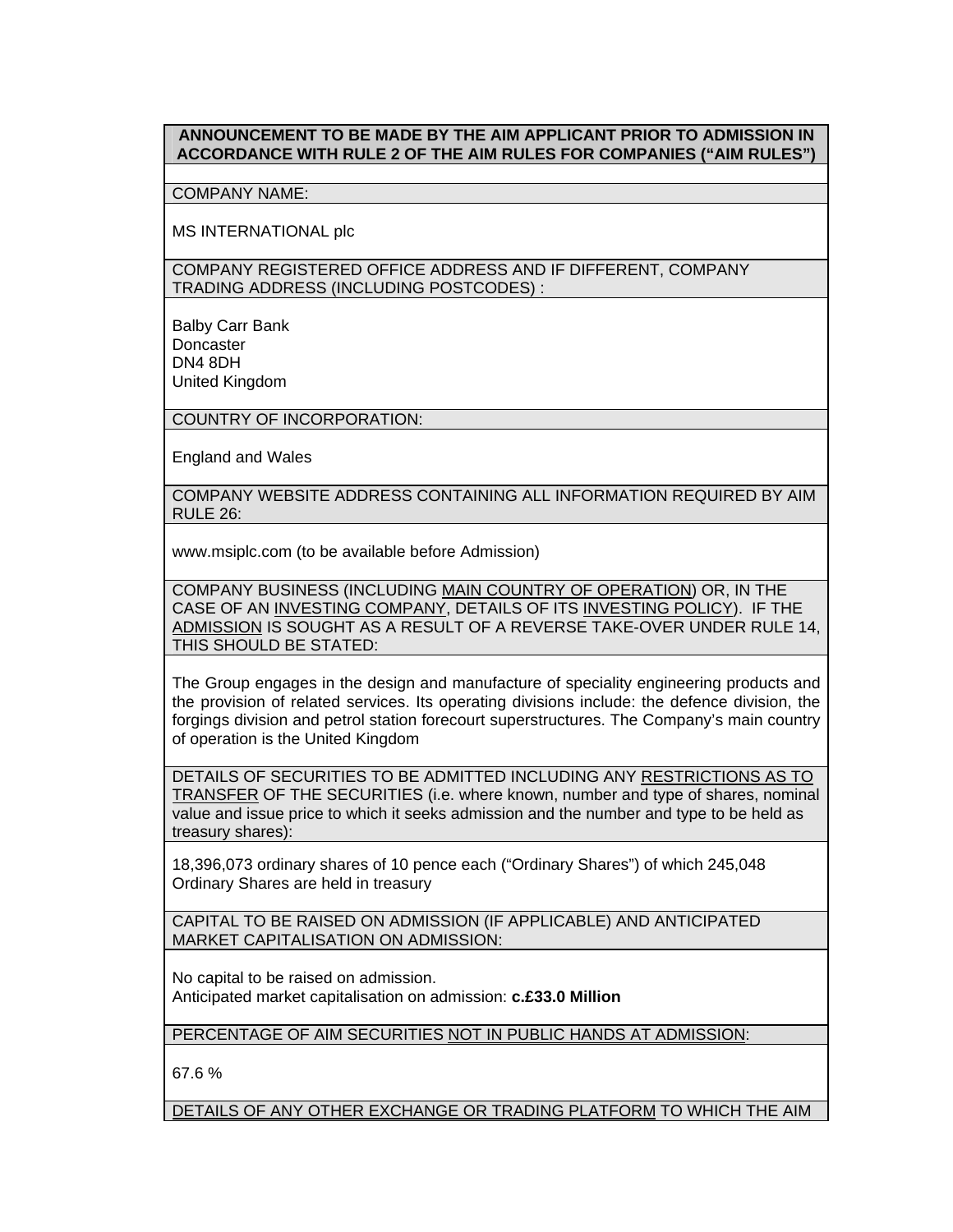COMPANY HAS APPLIED OR AGREED TO HAVE ANY OF ITS SECURITIES (INCLUDING ITS AIM SECURITIES) ADMITTED OR TRADED:

N/A

FULL NAMES AND FUNCTIONS OF DIRECTORS AND PROPOSED DIRECTORS (underlining the first name by which each is known or including any other name by which each is known):

Michael James Bell (Executive Chairman) Michael Patrick Andrew O'Connell (Finance Director) Nicholas Michael Arthur James Bell (Executive Director) Roger Lane-Smith (Non-Executive Director) David Pyle (Non-Executive Director)

FULL NAMES AND HOLDINGS OF SIGNIFICANT SHAREHOLDERS EXPRESSED AS A PERCENTAGE OF THE ISSUED SHARE CAPITAL, BEFORE AND AFTER ADMISSION (underlining the first name by which each is known or including any other name by which each is known):

Before and after admission:

Michael James Bell (Executive Chairman) - 26.28% **Cavendish Asset Management – 14.01%**  David Pyle (Non Executive Director) – 10.00% Michael Patrick Andrew O'Connell (Executive Director) - 8.17% The Trustees of the Group Pension Scheme - 7.01% Bank of New York (Nominees) Limited - 6.93% Mrs Patricia Snipe - 4.41%

Should any of these holdings change prior to admission, an updated schedule 1 will be released

NAMES OF ALL PERSONS TO BE DISCLOSED IN ACCORDANCE WITH SCHEDULE 2, PARAGRAPH (H) OF THE AIM RULES:

Not applicable

| (i)                             | ANTICIPATED ACCOUNTING REFERENCE DATE                                                                                                                                                                                                                                                           |
|---------------------------------|-------------------------------------------------------------------------------------------------------------------------------------------------------------------------------------------------------------------------------------------------------------------------------------------------|
| (ii)                            | DATE TO WHICH THE MAIN FINANCIAL INFORMATION IN THE ADMISSION                                                                                                                                                                                                                                   |
|                                 | DOCUMENT HAS BEEN PREPARED (this may be represented by unaudited                                                                                                                                                                                                                                |
|                                 | interim financial information)                                                                                                                                                                                                                                                                  |
| (iii)                           | DATES BY WHICH IT MUST PUBLISH ITS FIRST THREE REPORTS PURSUANT                                                                                                                                                                                                                                 |
|                                 | TO AIM RULES 18 AND 19:                                                                                                                                                                                                                                                                         |
| (۱)<br>(ii)<br>(V)              | 30 April<br>Not applicable – existing issuer moving from the Official List<br>(iii) Half Yearly report to 2 November 2013 - notified by 2 February 2014<br>(iv) Annual report to 3 May 2014 - published by 3 November 2014<br>Half year report to 1 November 2014 – notified by 1 February 2015 |
| <b>EXPECTED ADMISSION DATE:</b> |                                                                                                                                                                                                                                                                                                 |
|                                 |                                                                                                                                                                                                                                                                                                 |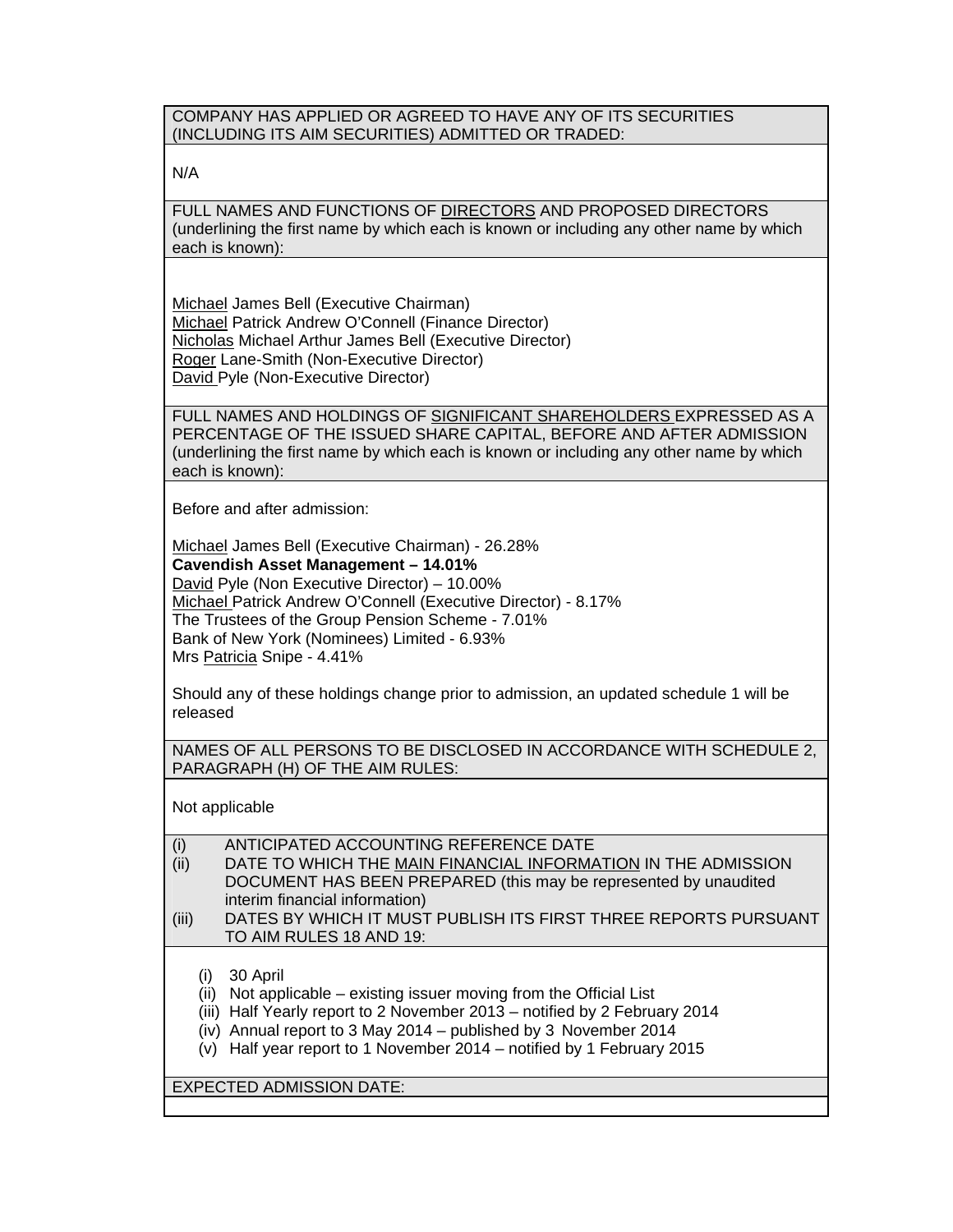## NAME AND ADDRESS OF NOMINATED ADVISER:

Shore Capital and Corporate Limited Bond Street House 14 Clifford Street London W1S 4JU

NAME AND ADDRESS OF BROKER:

Shore Capital Stockbrokers Limited Bond Street House 14 Clifford Street London W1S 4JU

OTHER THAN IN THE CASE OF A QUOTED APPLICANT, DETAILS OF WHERE (POSTAL OR INTERNET ADDRESS) THE ADMISSION DOCUMENT WILL BE AVAILABLE FROM, WITH A STATEMENT THAT THIS WILL CONTAIN FULL DETAILS ABOUT THE APPLICANT AND THE ADMISSION OF ITS SECURITIES:

N/A - Quoted applicant

DATE OF NOTIFICATION:

19 November 2013

NEW/ UPDATE:

Update

QUOTED APPLICANTS MUST ALSO COMPLETE THE FOLLOWING:

THE NAME OF THE AIM DESIGNATED MARKET UPON WHICH THE APPLICANT'S SECURITIES HAVE BEEN TRADED:

Have been admitted to premium segment of the Official List and to trading on the London Stock Exchange's main market for listed securities

THE DATE FROM WHICH THE APPLICANT'S SECURITIES HAVE BEEN SO TRADED:

1965

CONFIRMATION THAT, FOLLOWING DUE AND CAREFUL ENQUIRY, THE APPLICANT HAS ADHERED TO ANY LEGAL AND REGULATORY REQUIREMENTS INVOLVED IN HAVING ITS SECURITIES TRADED UPON SUCH A MARKET OR DETAILS OF WHERE THERE HAS BEEN ANY BREACH:

Confirmed

AN ADDRESS OR WEB-SITE ADDRESS WHERE ANY DOCUMENTS OR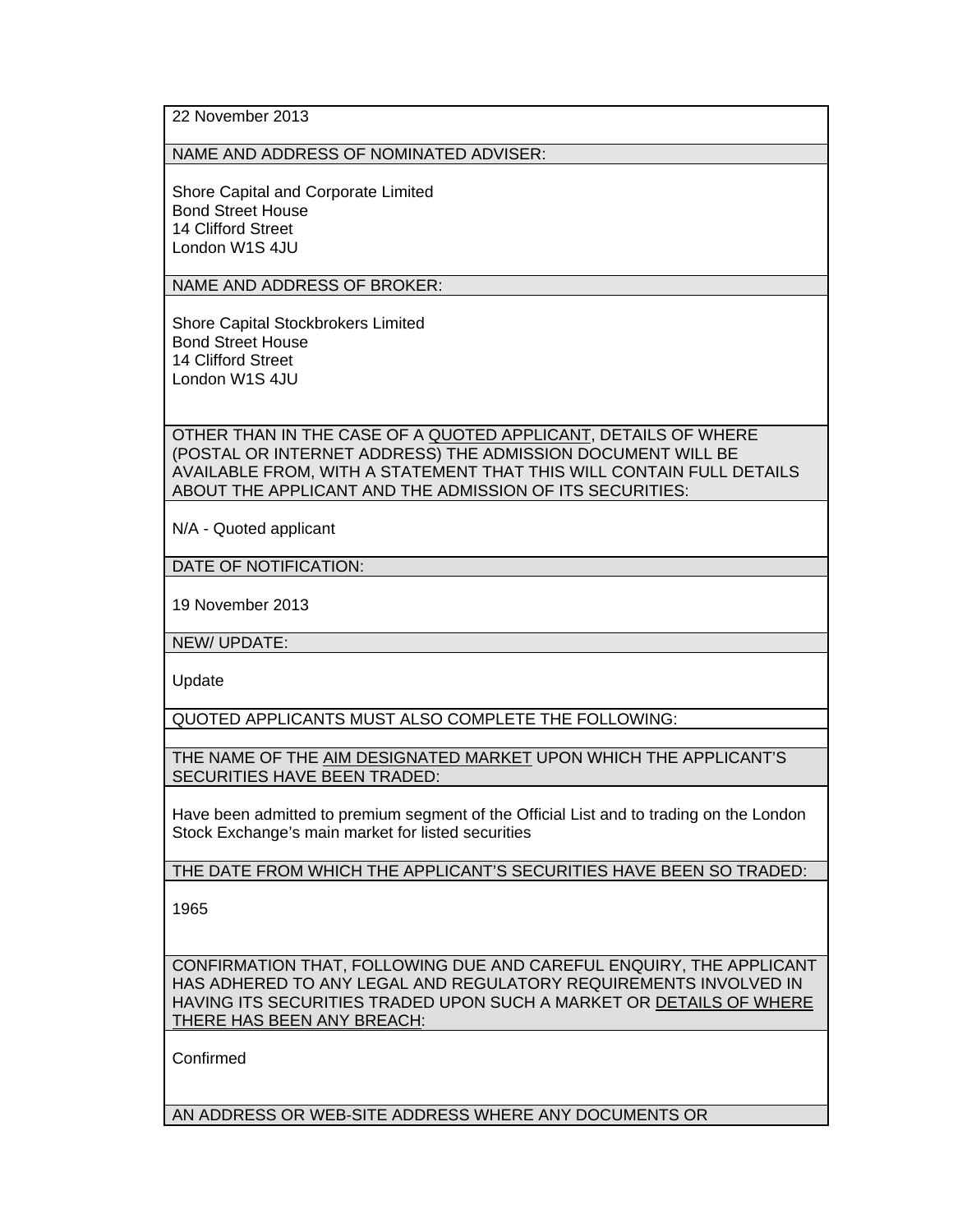ANNOUNCEMENTS WHICH THE APPLICANT HAS MADE PUBLIC OVER THE LAST TWO YEARS (IN CONSEQUENCE OF HAVING ITS SECURITIES SO TRADED) ARE AVAILABLE:

MS INTERNATIONAL plc Balby Carr Bank **Doncaster** DN4 8DH United Kingdom

DETAILS OF THE APPLICANT'S STRATEGY FOLLOWING ADMISSION INCLUDING, IN THE CASE OF AN INVESTING COMPANY, DETAILS OF ITS INVESTING STRATEGY:

The Board's strategy is to continue to develop the Group's three main operating divisions being: the defence division, the forgings division and petrol station forecourt superstructures. The Board will consider further expansion of these divisions if it is deemed appropriate and in the best interests of the Company and its shareholders.

A DESCRIPTION OF ANY SIGNIFICANT CHANGE IN FINANCIAL OR TRADING POSITION OF THE APPLICANT, WHICH HAS OCCURRED SINCE THE END OF THE LAST FINANCIAL PERIOD FOR WHICH AUDITED STATEMENTS HAVE BEEN PUBLISHED:

Save as announced by the Company in announcements made in accordance with the DTRs and the Listing Rules, there has been no significant change in the financial or trading position of the Company since 27 April 2013, being the end of the last financial period for which audited statements have been published

A STATEMENT THAT THE DIRECTORS OF THE APPLICANT HAVE NO REASON TO BELIEVE THAT THE WORKING CAPITAL AVAILABLE TO IT OR ITS GROUP WILL BE INSUFFICIENT FOR AT LEAST TWELVE MONTHS FROM THE DATE OF ITS ADMISSION:

The Directors have no reason to believe that the working capital available to the Company will be insufficient for at least 12 months from the date of its Admission

DETAILS OF ANY LOCK-IN ARRANGEMENTS PURSUANT TO RULE 7 OF THE AIM RULES:

Not applicable

A BRIEF DESCRIPTION OF THE ARRANGEMENTS FOR SETTLING THE APPLICANT'S SECURITIES:

Crest

A WEBSITE ADDRESS DETAILING THE RIGHTS ATTACHING TO THE APPLICANT'S SECURITIES:

**www.msiplc.com** (to be available before Admission)

INFORMATION EQUIVALENT TO THAT REQUIRED FOR AN ADMISSION DOCUMENT WHICH IS NOT CURRENTLY PUBLIC: